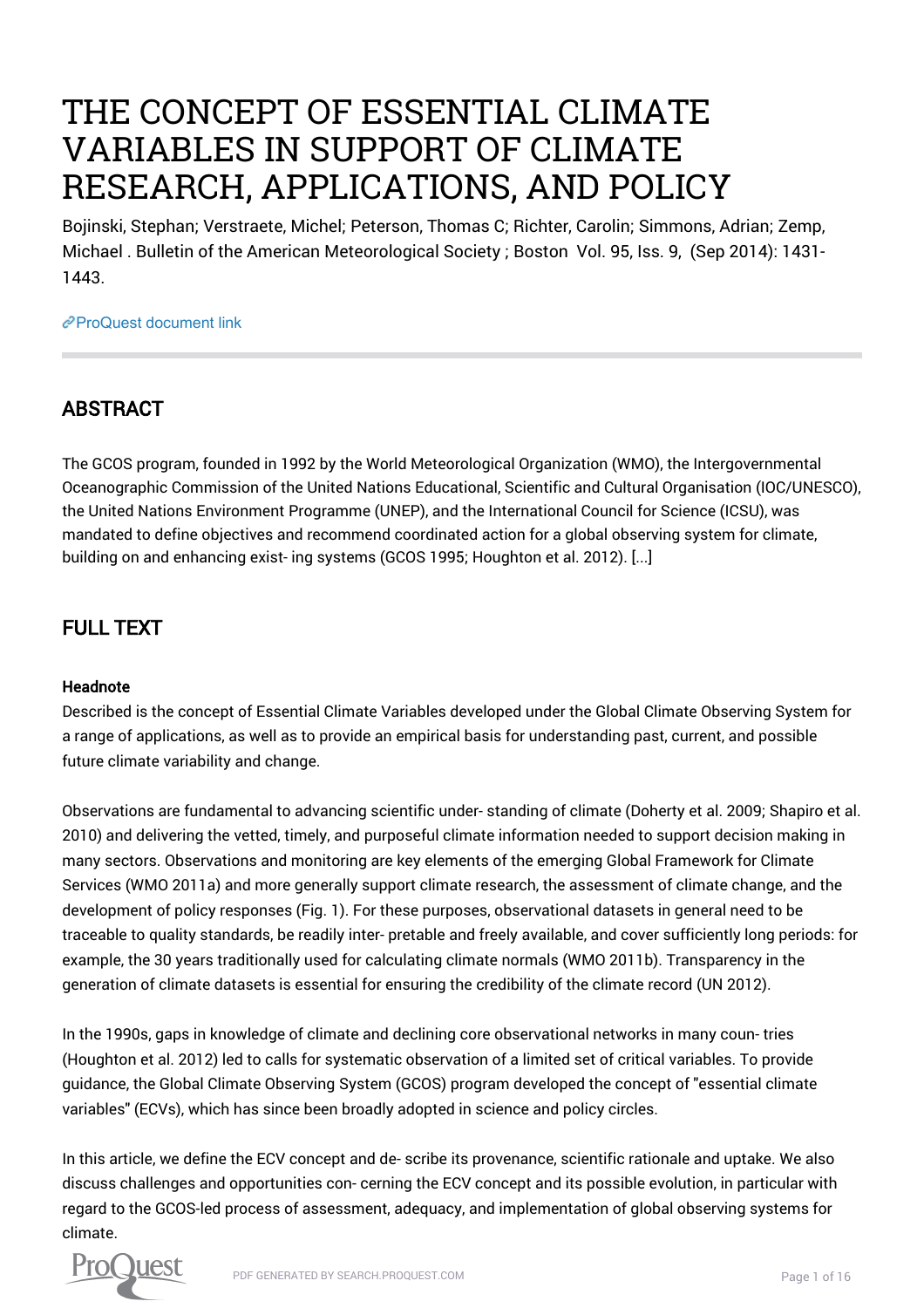WHAT ARE THE ECVS? An ECV is a physical, chemical, or biological variable or a group of linked variables that critically contributes to the charac- terization of Earth's climate. ECV datasets provide the empirical evidence needed to understand and predict the evolution of climate, to guide mitigation and adaptation measures, to assess risks and enable attribution of climatic events to underlying causes, and to underpin climate services. The current list of ECVs is specified in GCOS (2010a) (all GCOS reports are available at www.wmo.int/pages/prog/gcos/index ,php?name= Publications) and reproduced in Table 1.

More than variables: The ECV concept. The ECVs must not be understood as a select group of stand-alone variables; they are part of a wider concept (Fig. 2). ECVs are identified based on the following criteria:

\* Relevance: The variable is critical for character- izing the climate system and its changes.

\* Feasibility: Observing or deriving the variable on a global scale is technically feasible using proven, scientifically understood methods.

\* Cost effectiveness: Generating and archiving data on the variable is affordable, mainly relying on coordinated observing systems using proven technology, taking advantage where possible of historical datasets.

To make practical use of the ECVs, guidance and best practices are needed to enable and support the generation of high-quality, traceable ECV data records (see details in Fig. 2). The ECV concept accommodates mixed or changing observing system technologies and is therefore conducive to meeting user needs for information over the long term. It helps distil a complex field into a manageable list of priorities and related actions (GCOS 2010a).

PROVENANCE. Some 20 years ago, the inter- national community began exploring a more coor- dinated approach to observing climate on a global scale. The GCOS program, founded in 1992 by the World Meteorological Organization (WMO), the Intergovernmental Oceanographic Commission of the United Nations Educational, Scientific and Cultural Organisation (IOC/UNESCO), the United Nations Environment Programme (UNEP), and the International Council for Science (ICSU), was mandated to define objectives and recommend coordinated action for a global observing system for climate, building on and enhancing exist- ing systems (GCOS 1995; Houghton et al. 2012). The initial plan called for a system based on (i) fundamental scientific priorities and (ii) prioritized observational requirements, informed by scientific and technical progress and evolving user needs. It identified "principal observations" to be addressed by a set of space missions, noting earlier work in support of short-term climate predictions (NRC 1994) .

Priorities were further elaborated by exploring which physical variables or combination of variables would be most suitable for long-term climate moni- toring (Karl 1996, and references therein; Trenberth 1995) . Observational priorities were formulated recognizing the capabilities of current or expected observing systems.

Subsequently, the international terrestrial community identified "key variables" describing the bio- sphere, hydrosphere, and cryosphere (GCOS 1997) based on measurement practicality and the priority for cli- mate. These variables were deemed the minimal set for which data records were absolutely necessary, recognizing that other, "secondary" variables were also important for context or interpretation.

The expression "essential climate variables" was first introduced in GCOS (2003), spanning the atmo- spheric, oceanic, and terrestrial domains. In their response to this report, parties (signatory states) of the United Nations Framework Convention on Climate Change (UNFCCC) emphasized the prin- ciple of free and unrestricted ex-

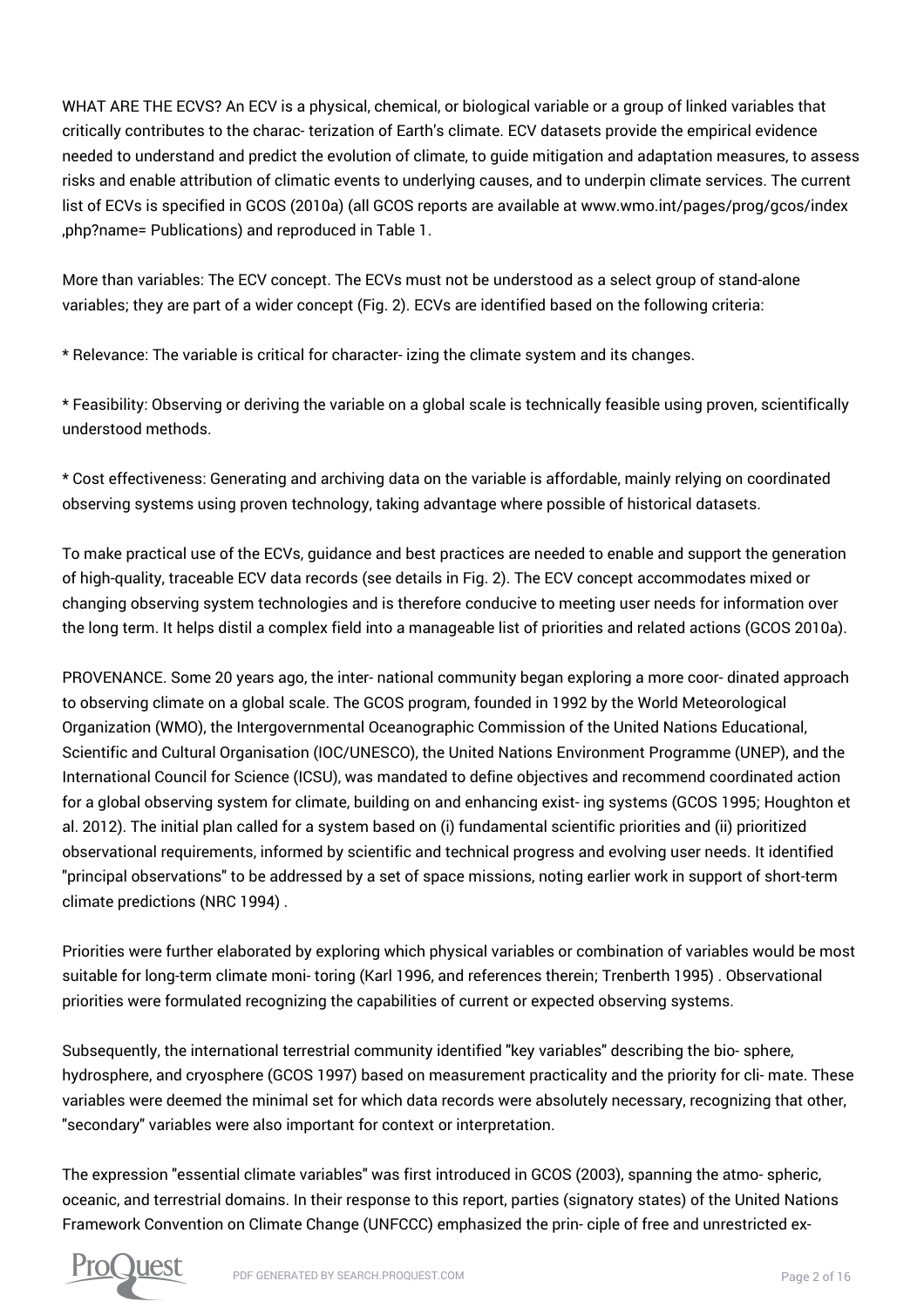change for ECV datasets, adopted an expanded set of GCOS climate monitoring principles, and requested the GCOS program to plan imple- mentation (UNFCCC 2004).

Subsequent reporting and plan- ning, starting with the first imple- mentation plan (GCOS 2004), used the ECVs as a guiding framework. Indicative require- ments for accuracy, spatial and temporal resolution and other characteristics of ECV datasets were speci- fied for satellite-based datasets (GCOS 2006, 2011). Guidelines were also developed for generating ECV data records in general, emphasizing the importance of calibration and validation, documentation, and self and independent assessments (GCOS 2010b). The 20 climate monitoring principles, developed based on the original set of 10 adopted by the UNFCCC in 1999, provide guidance for observing system opera- tions (GCOS 2010a).

UPTAKE. Science and policy circles have widely endorsed the ECV concept. The parties to the UNFCCC acknowledged the need to act upon the plans for implementation (GCOS 2004, 2010a). Guidelines for their reporting on national programs contributing to global climate observation are struc- tured along the ECVs (UNFCCC 2008). In its plan- ning of global observation for weather, water, and climate applications, WMO addresses the ECVs and recognizes GCOS assessment and planning docu- ments as statements of guidance.

The ECVs have been identified as a key element of the observations and monitoring pillar of the GFCS (WMO 2011a). European regulation on initial opera- tion of environmental services within the Copernicus initiative [formerly Global Monitoring for Environ- ment and Security (GMES)] builds upon the ECVs for its climate service component (European Union 2010). Some countries use the ECV concept to iden- tify national climate observing networks and data records and to improve the legal and financial basis for continuity (Seiz and Foppa 2007).

Satellite agencies have responded strongly to the concept, through the Committee on Earth Observa- tion Satellites (CEOS 2008) and more recently through the broadly developed Architecture for Climate Monitoring from Space (Dowell et al. 2013). ESA launched the Climate Change Initiative aimed at the generation of satellite-derived ECV datasets based on historical data holdings (Hollmann et al. 2013; ESA 2013). EUMETSAT (2011) responded by deriving ECV records (Schulz et al. 2009) and, along with the Japan Meteorological Agency, by reprocessing wind and other data from their geostationary satellites. Agencies from the United States, China, and other countries engage in related initiatives such as the Global Space- Based Inter-Calibration System (GSICS; Hewison et al. 2013) and the Sustained, Coordinated Processing of Environmental Satellite Data for Climate Monitoring (SCOPE-CM; Lattanzio et al. 2013).

Annual statements on the state of the global cli- mate are now structured around the ECVs (Blunden and Arndt 2013; this reference includes a range of average multidecadal ECV time series and a brief account of ECV provenance), and so is a recent report on global climate events during the decade of 2001-10 (WMO 2013). Most of the essential needs for sustained observation identified by the World Climate Research Programme (WCRP) and enabling the work of the Intergovernmental Panel on Climate Change (IPCC) are based on the ECVs (Doherty et al. 2009). Systematic assessment and evaluation of ECV datasets at the international level is a general need, and has begun (WCRP 2011; Stubenrauch et al. 2013).

In summary, identifying ECVs and associated guidance has encouraged scientists and observing system operators to put more focus on these variables. It has stimulated the engagement of national and international organizations and funding agencies to support work on the variables. It has also helped many nations to make commitments to support systematic, sustained climate records.

The variable-based approach has been adopted more broadly as a basis for prioritized requirements setting and

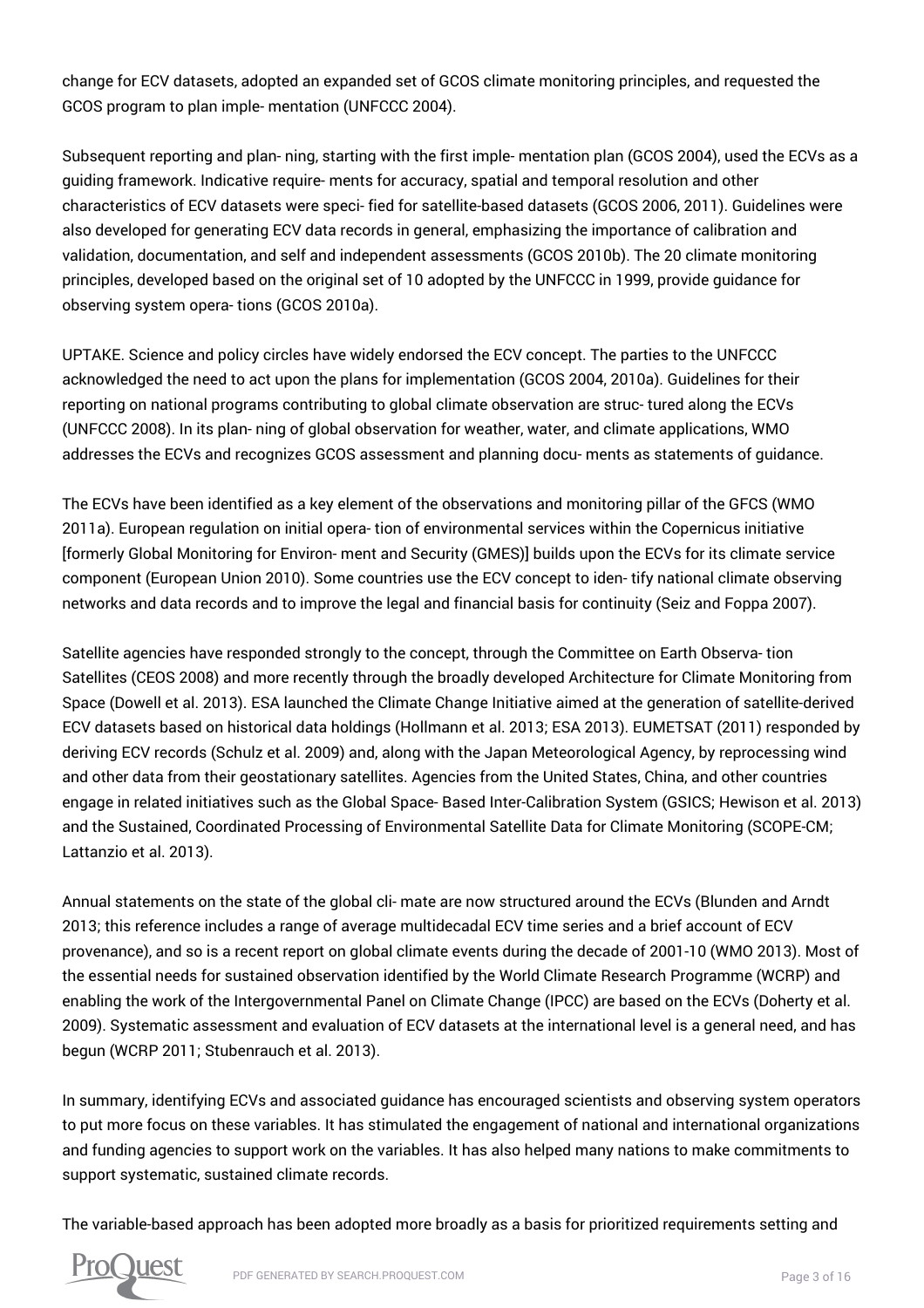focused, coordinated action. In particular, the ocean and biodiversity communities have identi- fied essential ocean variables (UNESCO 2012) and essential biodiversity variables (Pereira et al. 2013). Furthermore, many ECVs may also be useful for addressing applications that are not directly climate related: for instance, in support of other societal benefit areas of the Global Earth Observation System of Systems (GEOSS; e.g., Hollingsworth et al. 2005).

DISCUSSION AND ILLUSTRATION. The ECV concept supports observing system planning, network design and operation, and climate dataset generation but is not without its challenges.

Observing system planning and resourcing. By their very nature, ECVs (or quantities closely related to them from which ECV datasets can be derived) must be observed as a matter of priority, in a way that meets requirements. The ECV concept guides the specifi- cation of observing networks and archiving systems and the arrangements for monitoring their perfor- mance. However, meeting climate standards implies continuing investments in instrumentation and in the generation, validation, and intercomparison of datasets. Existing infrastructure, often in support of weather forecasting, may need upgrading to meet the more exacting needs of some climate applications. Despite progress in recent years, much of the global infrastructure for acquiring and archiving climate observations and for delivering related climate datasets and services remains fragile and incomplete (GCOS 2009; WMO 2011a).

Further optimizing the design of an integrated global climate observing system remains important (Trenberth et al. 2012). The GCOS program rec- ognized a hierarchy of observational networks and systems, comprising comprehensive, baseline, and reference networks (Houghton et al. 2012; Seidel et al. 2009) based on assumptions of spatial sampling needs (e.g., Peterson et al. 1997). However, a more systematic approach is needed to observing system design studies, including impact experiments, using guidance from the numerical weather prediction community (WMO 2012) and recognizing that many observations will continue to serve both weather and climate purposes. Such studies have to take account of intrinsic climate variability and limits to predict- ability (Meehl et al. 2009; Hoskins 2013).

Many research activities are important to sys- tematic ECV observation since (i) they provide supplemental observations, (ii) they seek better ways of meeting targets for accuracy, and (iii) they pioneer capabilities to measure new variables. Yet, projects or systems based on research funding are generally not designed for transition to sustained monitoring of variables globally and over long time periods, often leading to partial, haphazard, intermittent coverage (Keeling 1998; Nisbet 2007; Wunsch et al. 2013). Recognition of variables as ECVs has helped alleviate issues and foster transition of research-based obser- vational activities into a more sustained framework (e.g., WGMS 2008; ICOS 2013).

Generating ECV datasets. Long-term instrument- level datasets, such as satellite-based "fundamental climate data records" (calibrated datasets at nominal instrument-specific resolution), are the critical basis for generating ECV datasets. Many steps need to be carefully considered, for which GCOS (2010b) pro- vides general guidance. Quality assessment and peer review of datasets are very important (see sidebar). Providers of climate datasets should, where possible, meet community-specific needs for representing data, such as in suitable gridded formats with information on uncertainty to facilitate model-observation com- parisons (Gómez-Navarro et al. 2012).

Reanalysis. Reprocessing past observations of atmosphere, ocean and land using data assimila- tion methods as developed for numerical weather prediction and seasonal forecasting has become an important information source on recent climate variations (Dee et al. 2014) and for assessing climate models (Gleckler et al. 2008). Such reanalysis is both a consumer and, as featured in the State of the Climate report (Blunden and Arndt 2013), a contributor to ECV datasets. The European interim global reanaly- sis from 1979 (ERA-Interim), for example,

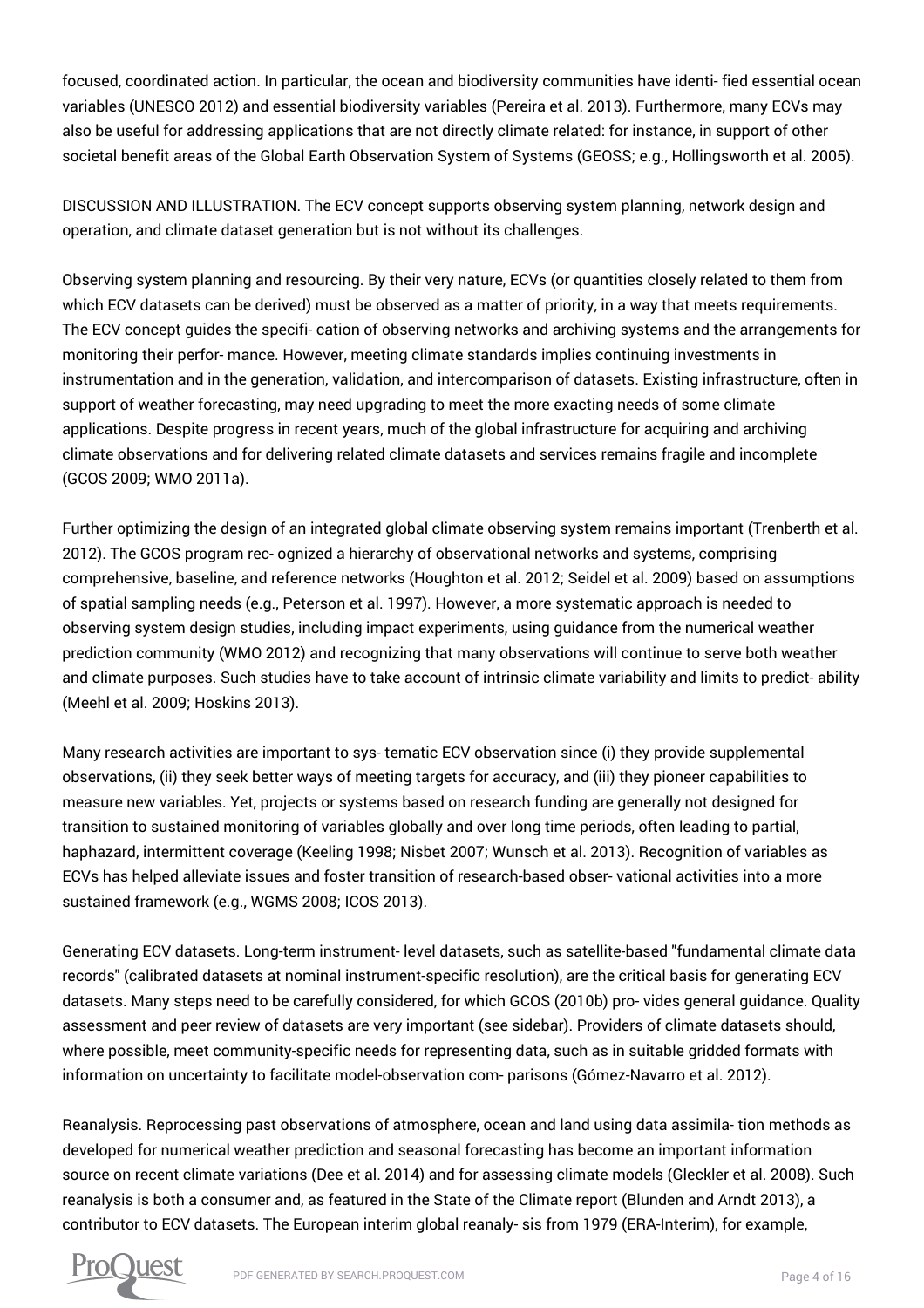provides datasets for atmospheric surface and upper-air ECVs and other ECVs such as ozone and ocean-wave state, but its assimilating model uses specified sea surface temperatures, sea ice concentrations, and various land surface fields and radiative gas distributions. Extension to provide analysis of atmospheric compo- sition ECVs is discussed by Dee et al. (2014). Ocean and land reanalyses provide datasets on variables such as subsurface ocean temperature and soil moisture but in turn utilize meteorological forcing fields from atmospheric reanalysis or other sources. Capability for analyzing other domains continues to improve, as shown by Balmaseda et al. (2013) for ocean reanalysis, and, with further development of coupled data assimilation, the number of reanalysisbased ECV datasets is expected to rise.

The quality and applicability of the comprehensive ECV datasets provided by reanalysis vary geographi- cally, with height, over time, and from one variable to another and can be difficult to quantify. For example, Compo et al. (2011) use ensemble data assimilation to estimate uncertainty associated with flow-dependent predictability, but this does not obviate the need for additional, observation-related diagnostic information that supplements gridded reanalysis datasets (Dee et al. 2011). Comparison of an ECV dataset from reanalysis with an alternative derived directly from observations as outlined in the sidebar can provide reassurance as to the quality of both (Simmons et al. 2010).

Examples for terrestrial ECVs. Many terrestrial ECVs, such as river runoff and soil moisture, are of vital direct societal importance, and many are inher- ently more heterogeneous than their atmospheric and oceanic counterparts. Establishing international coordination and measurement standards has been more difficult for terrestrial than for other ECVs. Yet, progress has been made (GCOS 2009) and benefits of designating variables as ECVs have been realized. Two examples are briefly discussed.

FAPAR. The fraction of absorbed photosyntheti- cally active radiation (FAPAR) is a measure of the productivity of the continental biosphere and thus of utmost interest. Identification as an ECV helped focus the attention of the scientific community, and multiple teams developed methods to retrieve values from remote sensing in the solar spectral range. This led to the generation of multiple datasets, stimulated the organization of field campaigns to acquire in situ measurements, and prompted CEOS to address discrepancies in the context of its calibration and vali- dation working group. Efforts to harmonize FAPAR datasets are ongoing (e.g., Ceccherini et al. 2013). Yet, despite intense research and sustained efforts to establish standards and best practices (e.g., on valida- tion; Widlowski 2010), no institution has proposed to be or been identified to serve as the central point of contact for the worldwide compilation, archiving, and distribution of FAPAR datasets.

Glaciers and ice caps. Glaciers and ice caps have been recognized as an ECV since they are clear indicators of climate change and important contributors to global sea level changes, regional water cycles, and local hazards. Changes in glacier length, area, volume, and mass are the key variables. Records date back to the seventeenth century and transnational compila- tions of such data were initiated in the late nineteenth century (WGMS 2008). Loss of glacier mass due to surface air temperature and precipitation changes contributes an estimated 30% to total observed sea level change (Gardner et al. 2013), underscoring the need to understand and observe the physical interplay of atmospheric, ocean, and terrestrial ECVs.

Recognizing glaciers as an ECV has helped secure sustained funding for the World Glacier Monitoring Service (WGMS) and additional funding for capac- itybuilding promoting the resumption of systematic observation in some countries (MeteoSwiss 2013). Terminology standards and best observational prac- tices have also been developed (Cogley et al. 2011; Zemp et al. 2013).

Essential fluxes. It has been proposed that fluxes (e.g., of energy, water, carbon) be included in the ECV list, mainly

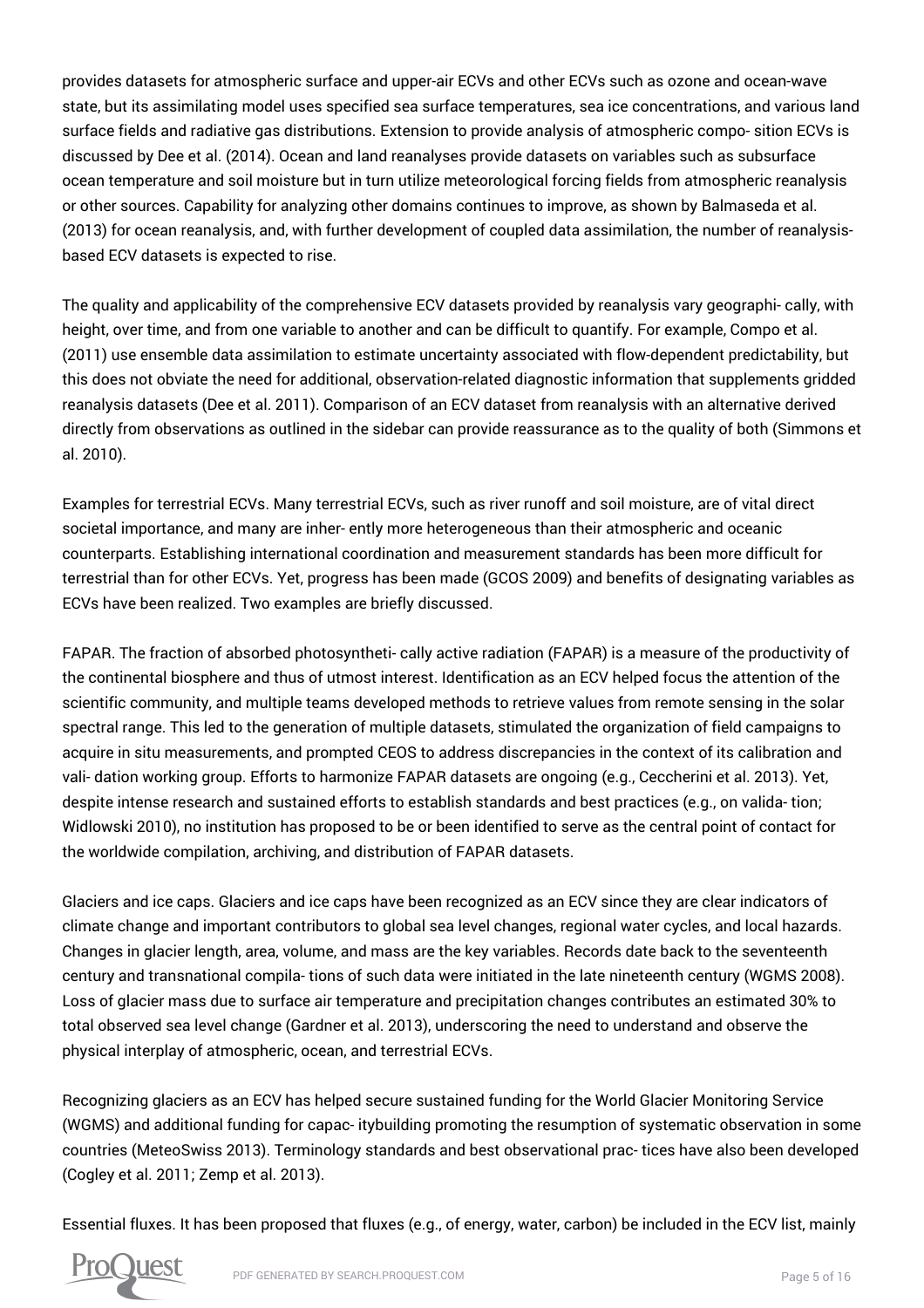since they are essential for understand- ing the cyclical processes of the climate system. Fluxes can sometimes be derived from measured gradients of ECVs: for example, by analyzing atmo- spheric humidity profiles obtained from soundings or by eddy covariance measurements of trace gases. Generally and especially at large scales, however, fluxes are not directly observable. They are inferred from a combination of observations, model simula- tions and assumptions about the permeability of interfaces: for example, for estimating the net flux of methane over permafrost areas using biogeochemical models and observations (Zhang et al. 2012). Clearer focus on how to quantify these fluxes and to agree on consistent terminology and measurement prin- ciples should improve the description of exchange processes at interfaces and facilitate understanding of biogeochemical cycles.

Consistency of the ECV list. Consistently applying the selection criteria for ECVs has been a challenge because of their diversity. This extends to adding or removing variables: the importance of many other variables has long been recognized (GCOS 1997 iden- tified as many as 70 key variables to characterize land surfaces), but their adoption as ECVs has been hampered by other considerations: for instance, in the case of land surface temperature, complexity of interpretation, and limited utility for climate moni- toring. Some variables have been initially "carried over" as ECVs because of their historical importance and availability, though they might not have been selected in the absence of such a legacy (e.g., chloro- phyll concentration in the top ocean layer).

Diverse requirements. Different observation require- ments for the same ECV from different application communities need to be recognized and reconciled, where possible. For example, numerical weather forecasting and seasonal prediction require near- real-time access to observations of atmospheric and surface variables to optimally predict (possibly extreme) events. Some of the variables may also be of great interest for climate adaptation or trend studies. These applications have quite different requirements for spatial and temporal resolution, timeliness of data delivery, absolute accuracy, measurement stability, and length of data record.

Similarly, requirements for biological variables such as the leaf area index, which measures the surface of leaf material in plant canopies, are quite different for constraining a climate model than for managing agricultural systems against a regional cli- mate change backdrop: horizontal resolution of global climate models is generally on the order of 50 km and would require a leaf area index dataset at this order of spatial resolution, whereas, for agricultural manage- ment, details on a resolution as fine as 1 km or less maybe necessary. In the same vein, requirements for measuring air temperature for estimating urban heat stress differ from those for quantifying multidecadal trends in regional temperature.

Moreover, the thematic separation of ECVs into three geophysical domains has led to the setting of somewhat incompatible specifications for variables that are physically linked. For example, in GCOS (2011) observational requirements set for the ECV "surface albedo" (a joint property of the land and the overlying atmosphere; GCOS 2007; Lattanzio et al. 2013) are not compatible with the requirements set for aerosols and clouds, which are drivers of the atmospheric radiative properties. Such inconsisten- cies require further attention.

HOW SHOULD THE ECV CONCEPT EVOLVE? The ECV concept has proven useful to scientists, observing system operators, program planners, and policymakers, but issues related to consistency, data curation, resources, requirements, and review of the ECV concept have been identified. How should the concept evolve over the coming decades? The following paragraphs discuss additional drivers for a progressive evolution and a process for managing it.

Data curation and stewardship. Many communities have risen to the challenge of long-term data man- agement and stewardship. They have designed and built unique, worldwide facilities to preserve essen- tial heritage information in their respective fields, including seed banks to preserve biodiversity (Fowler 2008), powerful data

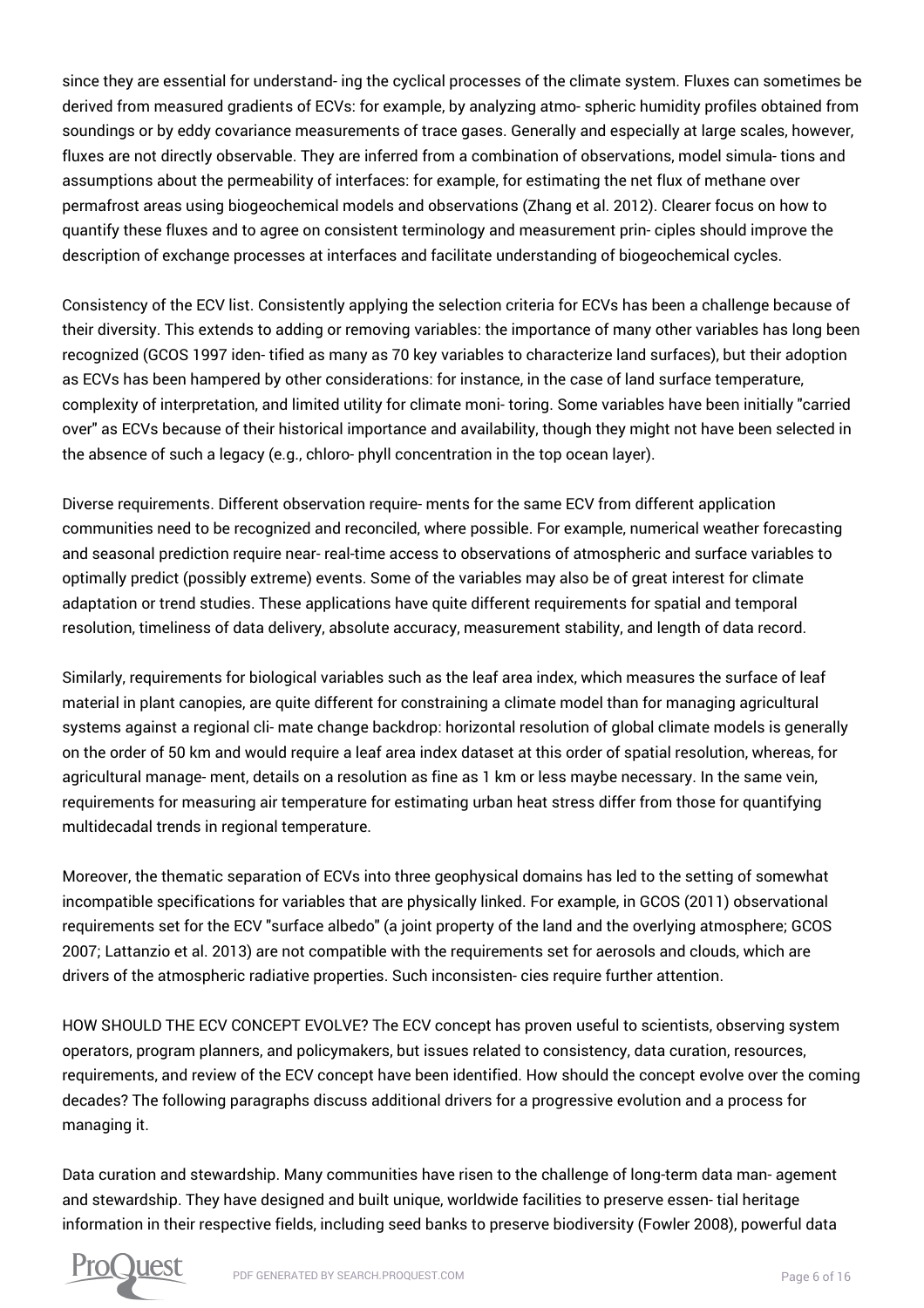infrastructures to support large-scale particle physics experiments (Bird 2011), and the UNESCO world cultural heritage record (UNESCO 1972). Such facilities require institutional commitments, agreements on sharing resources, and common data management standards.

Elements of a global infrastructure for climate dataset curation and stewardship are in place, partly based on data centers recognized within the ICSU World Data System (ICSU 2013). However, the data pol- icies of many providers still prevent free and open data access to ECV datasets, despite progress in response to repeated calls for change (Uhlir et al. 2009). Intellectual property issues that compromise open access to climate records (Nelson 2009) should be overcome by intro- ducing data identifiers [e.g., digital object identifiers (DOIs)] as standard practice, thus incentivizing data sharing through recognition of authorship. Restrictions stemming from a perceived commercial or strategic value of climate data are more difficult to resolve.

Also, although the Global Observing Systems Information Center data portal hosted by the U.S. National Climatic Data Center (www.gosic.org) facilitates discovery and access to ECV products, gaps remain in providing single access points to well-documented datasets in common data formats for the complete range of ECVs. New costsharing arrangements to ensure long-term stewardship (e.g., by levying observation activities) should be explored.

Broadening the Earth observation basis. Over the coming decade, wider availability of low-cost sensor technology will contribute to higher spatial and temporal sampling of the near-surface environment (e.g., through deployment in urban environments, transport vehicles, drones, or "citizen observations"). Although tradeoffs between data quality and volume will have to be made, such observations could be beneficial for tracking impacts of or exposure to cli- matic and other environmental hazards and thereby help building ECV datasets. Broad deployment of observing technology could also raise public aware- ness of environmental monitoring and eventually lead to smarter environmental decision making.

Beyond climate. Today's climate models still have limited representations of the biogeochemical cycles (notably carbon). Decades from now, global models of the Earth system will likely simulate agricultural and industrial production, transport, consumption, economic flows, and demography. Socioeconomic variables such as gross domestic product, rate of mortality, disease incidence, and transport routes would be considered to be as essential as the current set of physical, chemical, and biological variables. Data on some of these socioeconomic variables are already needed to model anthropogenic emis- sions of greenhouse gases and other pollutants, to monitor and control other environmental risks, and to provide climate services. Much more will be needed as modeling capabilities expand. Progress in data assimilation and observation technology is expected to go hand in hand with this development. Climate and environment information will become increasingly important for understanding and predicting the evolution of markets and influence financial strategies. These communities may evolve from mere customers of information to also directly supporting the generation, archiving and distribution of basic data.

Process. Given its broad uptake, further development of the ECV concept needs to be well managed, based on regular reviews and updates of guidance. The pro- cess that has been developed by the GCOS program involves a variable-based assessment and implemen- tation cycle that is shown in generic, schematic form in Fig. 3. It builds on the existence of an identified pool of climate-relevant variables: the ECVs and other variables that are candidates for consideration as ECVs depending on relevance, feasibility, and cost effectiveness. The cycle comprises the following:

\* assessment of adequacy of observing systems, ECV datasets, and scientific and technological develop- ments (the foundations in Fig. 2), with implications for the list of ECVs;

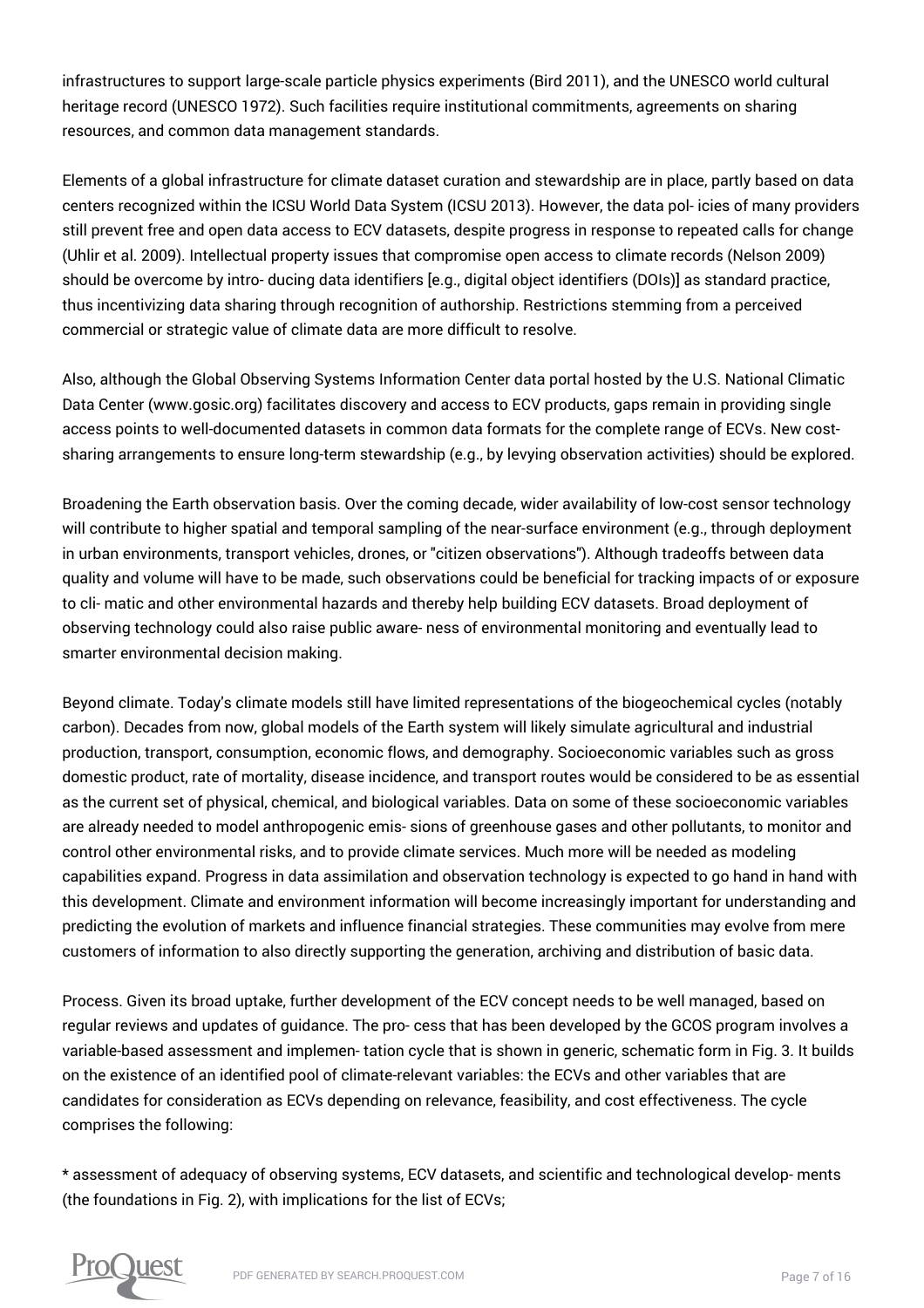\* implementation planning based on an updated set of ECVs and guidance material (guidance in Fig. 2), identifying the required actions related to observing system design, dataset generation, and data stewardship; and

\* responses by the agents for implementation (e.g., observing system operators), seen most immedi- ately by users in the generation and exploitation of datasets that underpin products, user applications, and services.

Figure 3 goes beyond current GCOS practice in also recognizing that some data records should be designated to be part of the cli- mate heritage record and should be preserved in dedicated archives. The heritage record should include datasets that have been superseded by new science or technology; where possible, these datasets should be maintained in parallel with new observations during a period of over- lap sufficient to ensure a traceable record, and some should be contin- ued for as long as they usefully serve as a baseline for climate assessments.

The GCOS reporting and plan- ning documents that result from the assessment and implementation cycle are based on broad community engagement. This involves scien- tific workshops that draw on lessons learned from the IPCC assessment process; scrutiny by its cosponsored expert panels for atmosphere, ocean, and land (Houghton et al. 2012); open public review and response to comments; and formal accep- tance by the Steering Committee for GCOS, to which members are appointed by the program sponsors. The process gains legitimacy through acceptance by the sponsors, the parties to the UNFCCC, and others, including the various national and international agents for implementation without whom progress could not be made.

The essential character of the ECV list has been one of its strengths, calling for prudence in its expansion. The roughly 6-yr period adopted by GCOS for the cycle illustrated in Fig. 3 has tended to follow that of the IPCC assessment reports, though arguably it should be a little longer. Observation requirements for ECV datasets must recognize the needs of the range of appli- cations. Although a holistic approach to setting them is desirable, the user requirements for ECV datasets will not in general be consistent among each other. In any case, GCOS requirements are of indicative nature, and more refined user requirements have to be developed for specific observing missions and dataset generation initiatives (e.g., Hollmann et al. 2013).

Addition of fluxes and socioeconomic vari- ables to the ECVs would require a departure from the current distinction by geophysical domains. Questions to address would include, for example, whether the GCOS climate monitoring principles can be straightforwardly adapted to guide observing systems for socioeconomic parameters or whether the same principles for dataset documentation and reprocessing can be applied to datasets describing population and wealth distribution. Ways of defining and presenting the ECV concept will have to evolve.

IN CONCLUSION. The ECV concept has been successful and should continue to guide the ob- servation community in enabling evidence-based climate monitoring, science, and services. The ECV concept addresses public demands for transparency in environmental decision making (UN 2012; Major Groups 2012). We nevertheless realize the limits to rationality and objectivity in such decisions (Nilsson and Dalkmann 2001), even if optimal observationbased evidence (e.g., for environmental degradation) is available.

The ECV concept is flexible vis àvis changing priorities, application needs, and scientific and tech- nological innovation. Priorities remain essential; the ECV concept has provided guidance in this regard. It may serve as a blueprint for communities of practice in other societal benefit areas of the GEOSS as they assess evolving data needs and required actions for observing the Earth system.

The climate community at large is invited to participate in the discussion of further evolution of the ECV concept. The process lives from consensus and active participation. Strong connections to those involved in climate

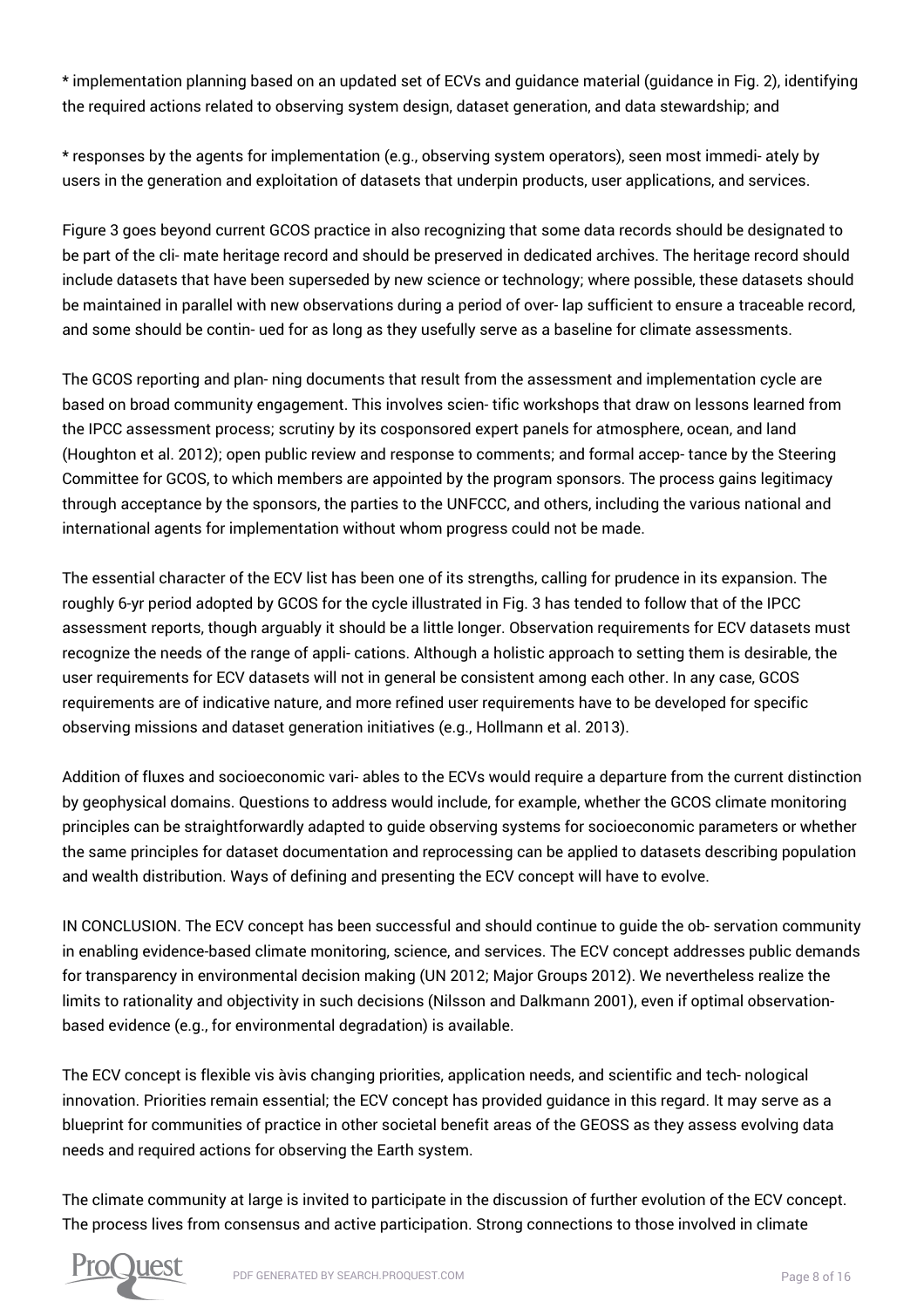research, particularly through the WCRP, and in applications remain essential. The GCOS program has already begun a new assessment phase, which will draw in part on conclusions drawn from the IPCC Fifth Assessment Report. Based on its evaluation of progress and adequacy, the next issue of the implementation plan for the global observing system for climate will be developed for 2016. The GCOS Secretariat (gcosjpo@wmo.int) should be contacted for further information.

ACKNOWLEDGM E NTS. We thank Paul Mason, who led the development of many of the key GCOS documents contributing to the ECV concept. We also thank Alan Beiward, Eric Lindstrom, and reviewers for comments on earlier versions of this article.

#### Sidebar

#### BUILDING ECV DATASETS FOR CLIMATE MONITORING

One key application to be addressed by the ECVs is climate monitoring: that is, assessing climate variability and change using long time series of observations. Building an ECV dataset suitable for monitoring is generally complex. Typical steps are as follows:

Assembling the data. This first step may be straightforward for some in situ ECV datasets where the observations have already been taken and assembled as part of large data collections (e.g., surface water vapor; Willett et al. 2013). Alternately, it may involve analyzing satellite observations spanning a decade or more to extract broadscale repre- sentations of upper-air temperature (Spencer and Christy 1990). Some ECVs, such as the long-lived and strongly infrared-absorbing perfluorocarbons (PECs), may require new observing instrumentation for accurate monitoring (Miller et al. 2008) that can also be used to extend the ECV record into the past by assessing archived gas (Mühle et al. 2010). Additionally, ECVs such as surface temperature may require searching archives and digitizing historical paper records to improve spatial or temporal coverage (e.g., Peterson and Griffiths 1997). Adjusting data to account for inhomogeneities. In addition to spurious errors in individual data values, which good quality-control tests can remove, there are few long-term ECV observations that do not suffer from inhomogeneities unrelated to climate. Examples are drifts in satellite orbits over time and changes in observing practice: for example, ship-based sea surface temperature observations changed from putting thermometers in buckets that had been tossed overboard to haul up water from the surface of the ocean to thermometers being placed in engine cooling water intakes, which, for large ships, are typically located 5-15 m below the surface (Kent and Kaplan 2006). There exist many techniques to adjust climate time series data to account for such artificial inhomogeneities (e.g., Aguilar et al. 2003).

Real-time updates. Regular updates of an ECV dataset are required if the dataset is to be used for monitoring changes in the ECV. Operationally updating a dataset is a very different process requiring different skill sets than conducting the homogeneity research. It also marks the transition from research to operations.

Postproduction quality assurance. There are many different aspects to this stage. It often involves scrutinizing the data to assess particular characteristics of the ECV record. For example, for surface temperature, do rural stations indicate the same changes as the dataset as a whole (e.g., Peterson et al. 1999)? Or do permafrost temperatures increase when winter air temperatures increase (e.g., Smith et al. 2012)? Did sensor degradation or aerosols from volcanic eruptions artificially change a satellite-derived leaf area index (Los et al. 2000)? This stage also involves evaluating real-time updates to correct for other errors: for example, in the metadata (Lawrimore et al. 2011). Documentation and transparency. As the IPCC Fourth Assessment Report states, "scientists usually submit their research findings to the scrutiny of their peers, which includes disclosing the methods that they use, so their results can be checked through replication by other scientists" (Le Treut et al. 2007, p. 95). However, given the central role that ECVs are increasingly having in monitoring the global climate, a higher level of transparency is generally expected to ensure credibility, as stated in the introduction. For example, rather than just providing the data and describing the algorithms used to produce the dataset, providing public access to the actual computer code used to make the ECV dataset is now part of what is considered best practice (Bates and Privette 2012).

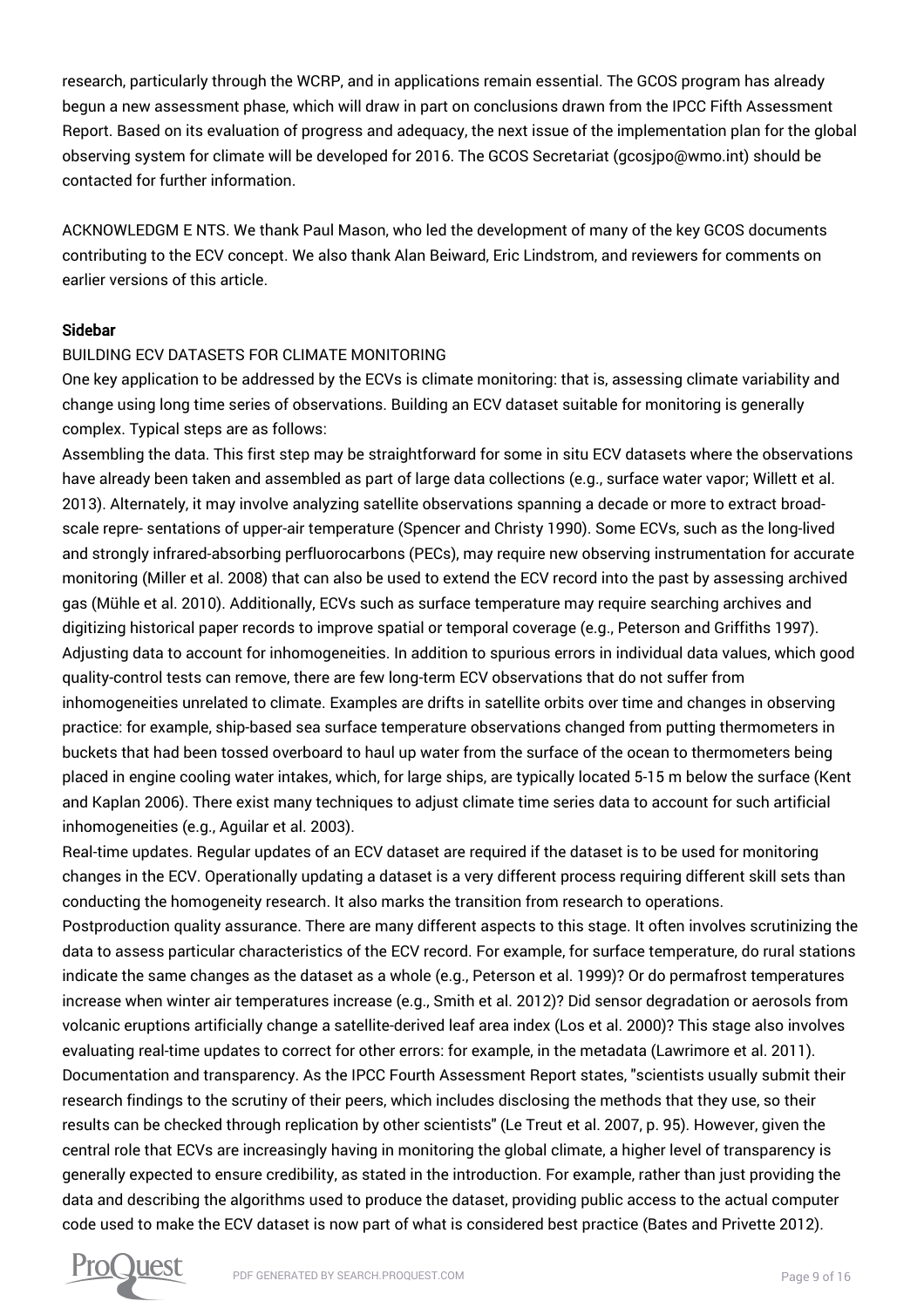More than one dataset per ECV is required. After over a decade of producing an upper-air temperature record, with a series of successive improvements (Christy et al. 2003), another group undertook the creation of a satellitederived record for this ECV. In the process of producing their version (Mears et al. 2003), they uncovered an error in the first group's adjustment to account for satellite drift, an error that changed the sign of the adjustment (Thorne et al. 2010). This example illustrates that the best proof of quality is having several independent groups producing their own versions of ECV datasets, ideally using different methodologies, as this would help quantify the structural uncertainty in the ECV records as well as provide an objective, empirical corroboration of the results (Folland et al. 2006).

Monitoring the ECV. A key need is to understand how the ECVs are changing. The State of the Climate report (Blunden and Arndt 2013) provides an annual reference based on a large community effort that assesses change for many ECVs and other climatic variables. Not only does coauthoring that paper provide an opportunity for scientists to update their results annually but, because the report includes multiple alternative ECV datasets wherever possible, it allows ready comparison of the results of different groups.

## References

## **REFERENCES**

Aguilar, E., I. Auer, M. Brunet, T. C. Peterson, and J. Wieringa, 2003: Guidelines on climate metadata and homogenization. WCDMP Tech Doc. 53, WMO Tech. Doc. 1186, 55 pp.

Balmaseda, M. A., K. Mogensen, and A. T. Weaver, 2013: Evaluation of the ECMWF ocean reanalysis system ORAS4. Quart. J. Roy. Meteor. Soc., 139,1132-1161, doi:10.1002/qj.2063.

Bates, J. J., and J. L. Privette, 2012: A maturity model for assessing the completeness of climate data re- cords. Eos, Trans. Arner. Geophys. Union, 93, 441, doi:10.1029/2012E0440006.

Bird, I., 2011: Computing for the Large Hadron Collider. Ann. Rev. Nucl. Part. Sei., 61, 99-118, doi:10.1146 /annurevnucl-102010-130059.

Blunden, J., and D. S. Arndt, Eds., 2013: State of the climate in 2012. Bull. Arner. Meteor. Soc., 94 (Suppl.), S1-S238, doi:10.1175/2013BAMSStateoftheClimate.l.

Ceccherini, G., N. Gobron, and M. Robustelli, 2013: Har- monization of fraction of absorbed photosynthetical- ly active radiation (FAPAR) from Sea-Viewing Wide Field-of-View Sensor (SeaWiFS) and Medium Reso- lution Imaging Spectrometer Instrument (MERIS). Remote Sens., 5, 3357-3376, doi:10.3390/rs5073357.

CEOS, 2008: The Earth observation handbook: Climate change special edition 2008. ESA Rep. SP-1315, 265 pp. Christy, J. R., R. W. Spencer, W. B. Norris, W. D. Braswell, and D. E. Parker, 2003: Error estimates of version 5.0 of MSU-AMSU bulk atmospheric temperatures. /. Atmos. Oceanic Technol., 20, 613-629, doi:10.1175/1520- 0426(2003)202.0.CO;2.

Cogley, J. G., and Coauthors, 2011: Glossary of glacier mass balance and related terms. IHP-VII Hydrol- ogy Tech. Doc. 86, IACS Contribution 2, 114 pp. [Available online at http://unesdoc.unesco.org

/images/0019/001925/192525e.pdf.]

Compo, G. P., and Coauthors, 2011: The Twentieth Century Reanalysis Project. Quart. }. Roy. Meteor. Soc., 137, 1- 28, doi:10.1002/qj.776.

Dee, D. P., E. Kâllén, A. J. Simmons, and L. Haimberger, 2011: Comments on "Reanalyses suitable for characterizing long-term trends." Bull. Arner. Meteor. Soc., 92, 65-70, doi:10.1175/2010BAMS3070.1.

-, M. Balmaseda, G. Balsamo, R. Engelen, A. J. Simmons, and J.-N. Thépaut, 2014: Toward a consistent reanalysis of the climate system. Bull. Arner. Meteor. Soc., in press, doi:10.1175/BAMS- D-13-00043.1.

Doherty, S. J., and Coauthors, 2009: Lessons learned from the IPCC AR4: Scientific developments needed to understand, predict, and respond to cli- mate change. Bull. Arner. Meteor. Soc., 90, 497-513, doi:10.1175/2008BAMS2643.1.

Dowell, M., and Coauthors, 2013: Strategy towards an architecture for climate monitoring from space. CEOS, WMO, and CGMS Rep., 39 pp. [Available online at www.wmo.int/pages/prog/sat/documents /ARCH\_strategy-climate-

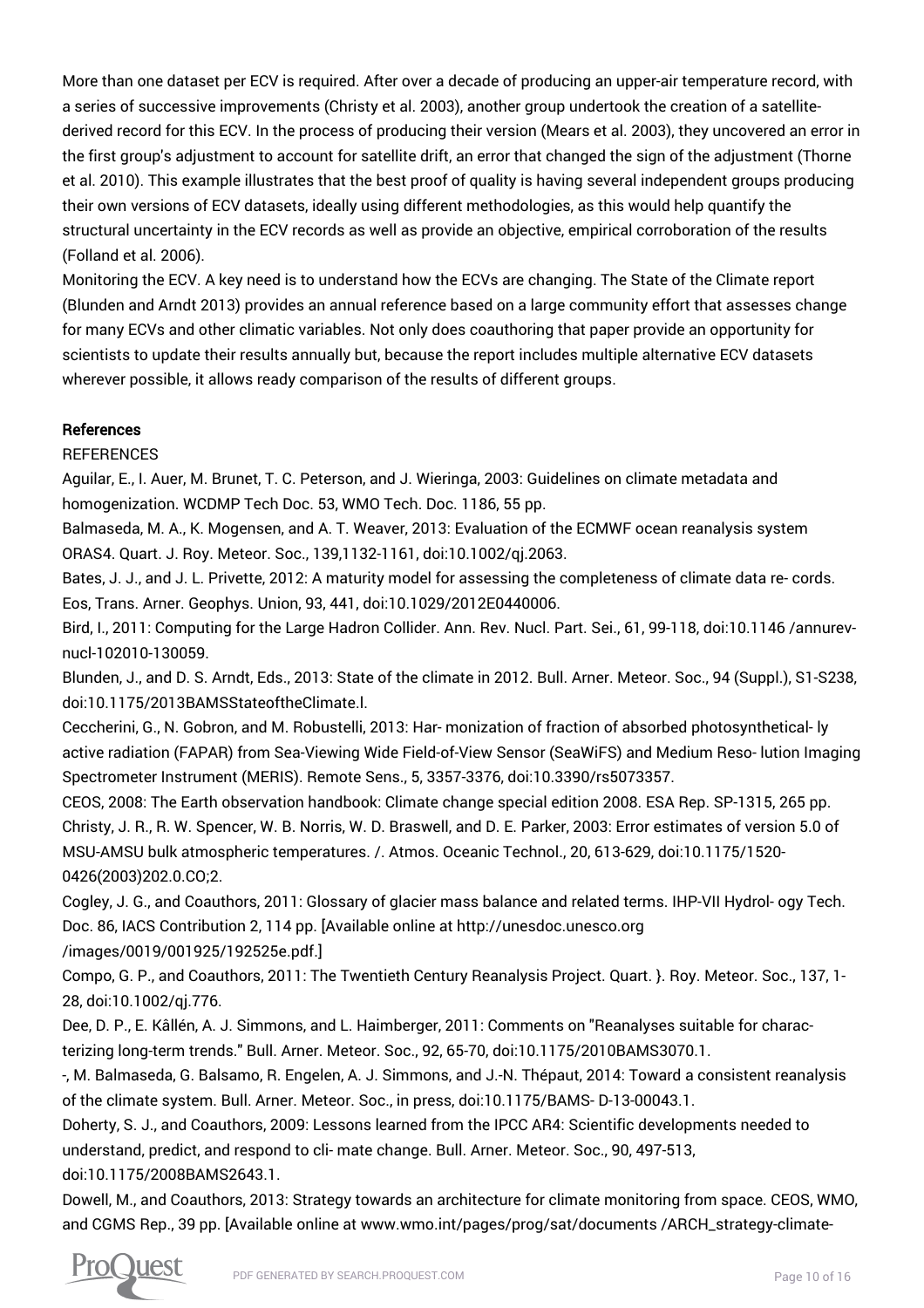architecture-space.pdf.]

ESA, 2013: Response by ESA to GCOS-Results of the climate change initiative requirements analysis. ESA Rep. CCI-PRGM-EOPS-TN-13-0008, 84 pp. [Available online at http://46.137.76.174/?q=webfm \_send/80.] EUMETSAT, 2011: EUMETSAT strategy: A global operational satellite agency at the heart of Europe. EUMETSAT Rep. COR.02-vl, 28 pp. [Available online at www.eumetsat.int/website/wcm/idc

/idcplg?IdcService=GET\_FILE&dDocName=PDF \_BR\_COR02\_EN&RevisionS election Met hod =LatestReleased&Rendition=Web.]

European Union, 2010: Regulation (EU) No 911/2010 of the European Parliament and of the council of 22 September 2010 on the European Earth monitoring programme (GMES) and its initial operations (2011 to 2013). EU Doc. OJ L 276,20.10.2010,10 pp [Available online at http://eur-lex.europa.eu/LexUriServ /LexUriServ.do?uri=CELEX:32010R0911:EN:NOT.]

Folland, C. K., D. Parker, R. W. Reynolds, S. C. Sherwood, and P. W. Thorne, 2006: What measures can be taken to improve the understanding of ob- served changes? Temperature trends in the lower atmosphere: Steps for understanding and reconciling differences, T. R. Karl et al., Eds., Climate Change Science Program and the Subcommittee on Global Change Research Rep., 119-128.

Fowler, C., 2008: The Svalbard Global Seed Vault: Securing the future for agriculture. Global Crop Diversity Trust Rep., 28 pp. [Available online at www .croptrust.org/documents/Svalbard%20opening /New%20EMBARGOED-Global%20Crop%20 Diversity%20Trust%20Svalbard%20Paper.pdf.]

Gardner, A. S., and Coauthors, 2013: A reconciled estimate of glacier contributions to sea level rise: 2003 to 2009. Science, 340, 852-857, doi:10.1126 /science.1234532.

GCOS, 1995: Plan for the Global Climate Observing Sys- tem, version 1.0. GCOS Rep. 14,49 pp. [Available on- line at www.wmo.int/pages/prog/gcos/Publications /gcos-14.pdf.]

-, 1997: GCOS/CTOS plan for terrestrial climate- related observations, version 2.0. GCOS Rep. 32,130 pp. [Available online at www.wmo.int/pages/prog /gcos/Publications/gcos-32.pdf.]

-, 2003: Second report on the adequacy of the global observing systems for climate in support of the UNFCCC. GCOS Rep. 82, 85 pp. [Available online at www.wmo.int/pages/prog/gcos/Publications/gcos -82\_2AR.pdf]

-, 2004: Implementation plan for the global observ- ing system for climate in support of the UNFCCC. GCOS Rep. 92, 153 pp. [Available online at www .wmo.int/pages/prog/gcos/Public a tions/gcos -92\_GIP.pdf]

-, 2006: Systematic Observation requirements for satellite-based products for climate: Supplemental details to the satellite-based component of the implementation plan for the global observing system for climate in support of the UNFCCC. GCOS Rep. 107,103 pp. [Available online at www.wmo.int/pages /prog/gcos/Publications/gcos-107.pdf.] -, 2007: GCOS AOPC/TOPC Joint Working Group on Land-Surface/Atmosphere Issues (WG-LSA). GCOS Tech. Paper 1,18 pp. [Available online at www .wmo.int/pages/prog/gcos/Publications/GCOS-TPl .pdf.]

-, 2009: Progress report on the implementation of the global observing system for climate in support of the UNFCCC 2004-2008. GCOS Rep. 129,112 pp. [Available online at www.wmo.int/pages/prog/gcos /Publications/gcos-129.pdf.]

-, 2010a: Implementation plan for the global observing system for climate in support of the UNFCCC (2010 update). GCOS Rep. 138, 186 pp. [Available online at www.wmo.int/pages/prog/gcos /Publications/gcos-138.pdf.]

-, 2010b: Guideline for the generation of datasets and products meeting GCOS requirements. GCOS Rep. 143,12 pp. [Available online at www.wmo.int/pages /prog/gcos/Publications/gcos-143.pdf.]

-, 2011: Systematic observation requirements for sat- ellite-based products for climate 2011 update: Supplemental details to the satellite-based component of the "Implementation plan for the global observing system for climate in support of the UNFCCC (2010 update). GCOS Rep. 154, 138 pp. [Available online at www .wmo.int/pages/prog/gcos/Publications/gcos-154.pdf.]

Gleckler, P., K. E. Taylor, and C. Doutriaux, 2008: Perfor- mance metrics for climate models. /. Geophys. Res., 113, D06104, doi:10.1029/2007JD008972.

Gómez-Navarro, J. J., J. P. Montávez, S. Jerez, P. Jiménez- Guerrero, and E. Zorita, 2012: What is the role of the

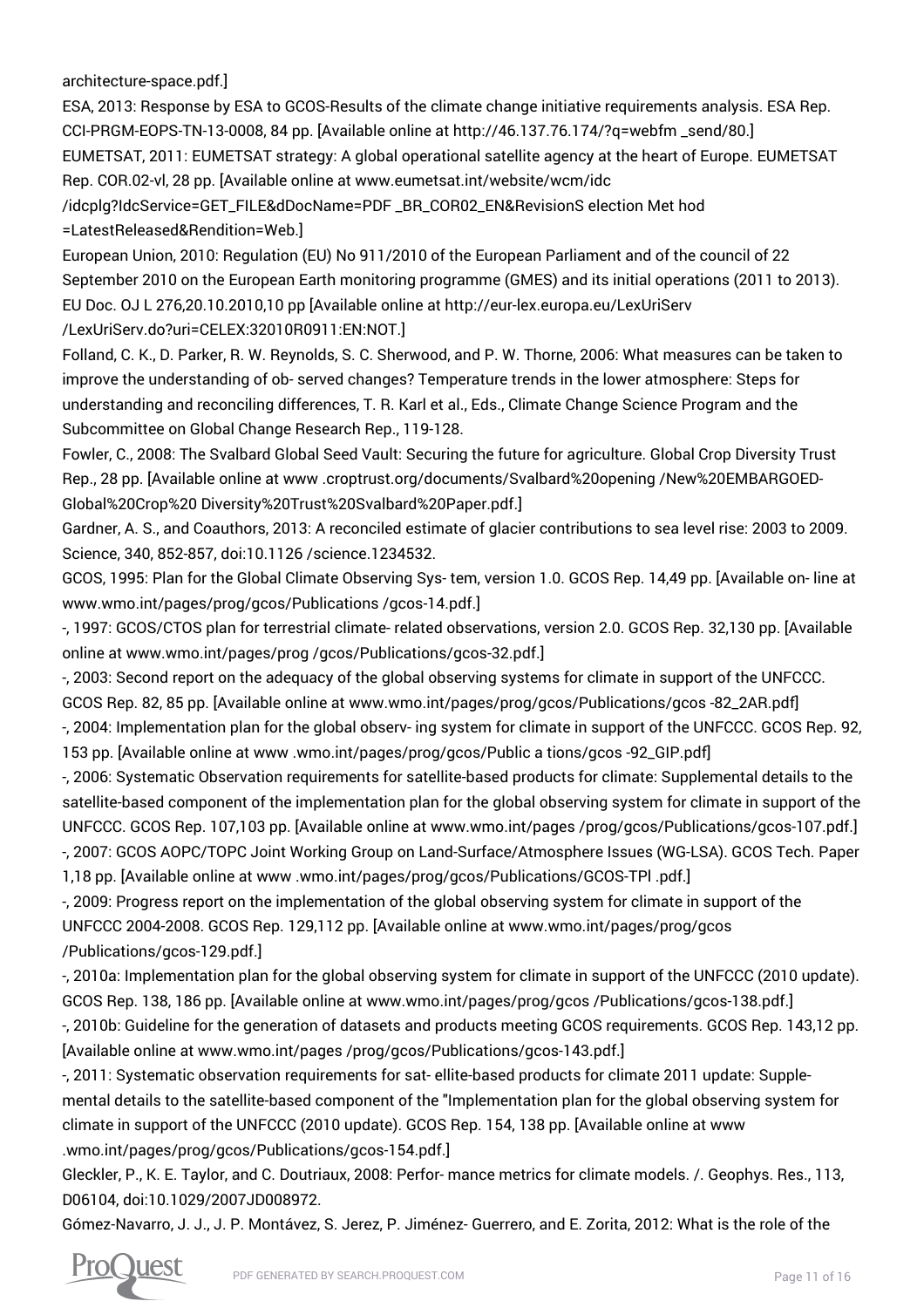observational dataset in the evaluation and scoring of climate models? Geophys. Res. Lett., 39, L24701, doi:10.1029/2012GL054206.

Hewison, T.,X. Wu, F. Yu, Y. Tahara, X. Hu, D. Kim, and M. Koenig, 2013: GSICS inter-calibration of infrared channels of geostationary imagers using Metop/I AST IEEE Trans. Geosci. Remote Sens., 51, 1160-1170, doi:10.1109/TGRS.2013.2238544.

Hollingsworth, A., and Coauthors, 2005: The transfor- mation of earth-system observations into information of socio-economic value in GEOSS. Quart. }. Roy. Meteor. Soc., 131, 3493-3512, doi:10.1256/qj.05.181.

Hollmann, R., and Coauthors, 2013: The ESA climate change initiative: Satellite data records for essen- tial climate variables. Bull. Amer. Meteor. Soc., 94, 1541-1552, doi:10.1175/BAMS-D-ll-00254.1.

Hoskins, B., 2013: The potential for skill across the range of the seamless weather-climate prediction problem: A stimulus for our science. Quart.}. Roy. Meteor. Soc., 139, 573-584, doi:10.1002/qj,1991.

Houghton, J., J. Townshend, K. Dawson, P. Mason, J. Zillman, and A. Simmons, 2012: The GCOS at 20 years: the origin, achievement and future devel- opment of the Global Climate Observing System. Weather, 67 (9), doi:10.1002/wea,1964.

ICOS, 2013: A European infrastructure dedicated to high-precision monitoring of greenhouse gas fluxes. Integrated Carbon Observation System Rep., 4 pp. [Available online at www.icos-infrastructure .eu/sites/icos-infrastructuretransition.eu/files /Icos4pager\_06\_03\_2012.pdf.]

ICSU, 2013: ICSU World Data System Implementation Plan 2014-2018, 10 pp, [Available online at www .icsuwds.org/files/wds-strategic-plan-201420132018.]

Karl, T., Ed., 1996: Long-Term Climate Monitoring by the Global Climate Observing System. Kluwer Academic, 518 pp.

Keeling, C. D., 1998: Rewards and penalties of monitor- ing the earth. Anna. Rev. Energy Environ., 23,25-82, doi:10.1146/annurev.energy.23.1.25.

Kent, E. C., and A. Kaplan, 2006: Toward estimating climatic trends in SST. Part III: Systematic biases. /. Atmos. Oceanic Technol., 23,487-500, doi:10.1175 /JTECH1845.1.

Lattanzio, A., and Coauthors, 2013: Land surface albedo from geostationary satellites: A multiagency collaboration within SCOPE-CM. Bull. Arner. Meteor. Soc., 94, 205-214, doi:10.1175/BAMS-D-ll-00230.1.

Lawrimore, J. H., M. J. Menne, B. E. Gleason, C. N. Williams, D. B. Wuertz, R. S. Vose, and J. Rennie, 2011: An overview of the Global Historical Cli- matology Network monthly mean temperature data set, version 3. /. Geophys. Res., 116, D19121, doi:10.1029/2011JD016187.

Le Treut, H., R. Somerville, U. Cubasch, Y. Ding, C. Mauritzen, A. Mokssit, T. Peterson, and M. Prather, 2007: Historical overview of climate change. Climate Change 2007: The Physical Science Basis, S. Solomon et al., Eds., Cambridge University Press, 93-127.

Los, S. O., and Coauthors, 2000: A global 9-yr bio- physical land surface dataset from NOAA AVHRR data. /. Hydrorneteor., 1, 183-199, doi:10.1175/1525 -7541(2000)0012.0.CO;2.

Major Groups, 2012: Rio+20 common statement. Stakeholder Forum of the Earth Summit 2012 Discussion Paper, 2 pp. [Available online at www .stakeholderforum.org/fileadmin/files/Major%20

Groups%20common%20statement.pdf.]

Mears, C. A., M. C. Schabel, and F. J. Wentz, 2003: A reanalysis of the MSU channel 2 tropospheric temperature record. /. Climate, 16, 3650-3664, doi:10.1175/1520-0442(2003)0162.0.CO;2.

Meehl, G. A., and Coauthors, 2009: Decadal predic- tion: Can it be skillful? Bull. Arner. Meteor. Soc., 90, 1467-1485, doi:10.1175/2009BAMS2778.1.

MeteoSwiss, cited 2013: Capacity Building and Twin- ning for Climate Observing Systems (CATCOS)- Glacier monitoring. [Available online at www .me teo Schweiz, admin, ch/web/en/meteo swiss

/international\_affairs/international\_projects /CATCOS/terrestrial\_domain.html.]

Miller, B. R., R. F. Weiss, P. K. Salmeh, T. Tanhua, B. R. Greally, J. Mühle, and P. G. Simmonds, 2008: Medusa: A sample preconcentration and GC/MS detector system for in situ measurements of at- mospheric trace

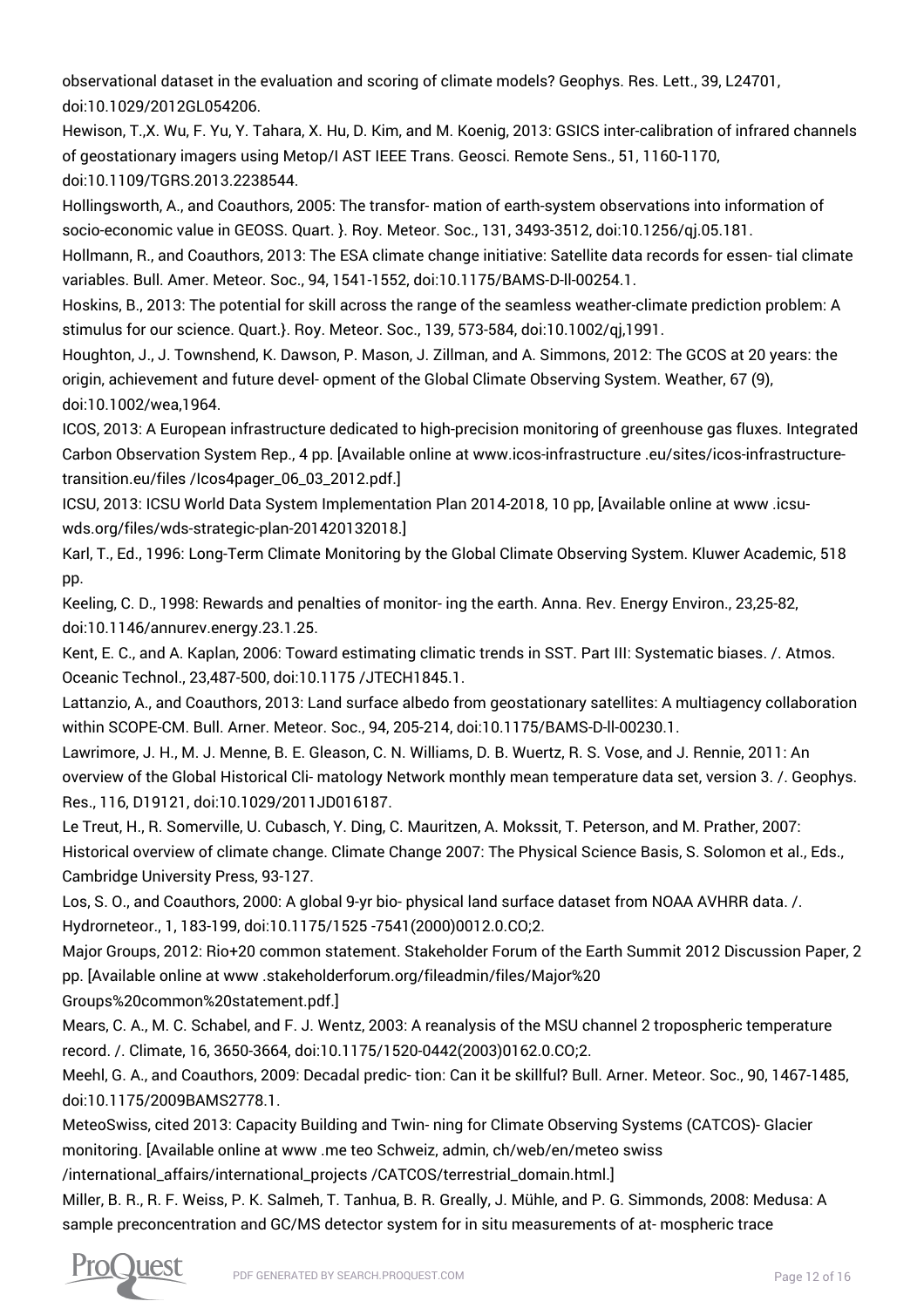halocarbons, hydrocarbons, and sulfur compounds. Anal. Chern., 80, 1536-1545, doi:10.1021/ac702084k.

Mühle, J., A. L. and Coauthors, 2010: Perfluorocarbons in the global atmosphere: Tetrafluoromethane,

hexafluoroethane, and octafluoropropane. Atmos. Chern. Phys., 10, 5145-5164, doi:10.5194/acp-10 -5145-2010. Nelson, B., 2009: Empty archives. Nature, 461,160-163, doi:10.1038/461160a.

Nilsson, M., and H. Dalkmann, 2001: Decision making and strategic environmental assessment. /. Environ. Assess. Policy Manage., 3,305, doi:10.1142/S1464333201000728.

Nisbet, E., 2007: Cinderella science. Nature, 450, 789-790, doi:10.1038/450789a.

NRG, 1994: Ocean-Atmosphere Observations Supporting Short-Term Climate Predictions. National Academy Press, 51 pp.

Pereira, H. M., and Coauthors, 2013: Essential biodi- versity variables. Science, 339, 277-278, doi:10.1126 /science.1229931.

Peterson, T. C., and J. F. Griffiths, 1997: Historical African data. Bull. Arner. Meteor. Soc., 78,2869-2872.

-, H. Daan, and P. Jones, 1997: Initial selection of a G COS surface network. Bull. Arner. Meteor. Soc., 78, 2145-2152, doi:10.1175/1520-0477(1997)0782.0.CO;2.

-, K. P. Gallo, J. Lawrimore, T. W. Owen, A. Huang, and D. A. McKittrick, 1999: Global rural tem- perature trends. Geophys. Res. Lett., 26, 329-332, doi:10.1029/1998GL900322.

Schulz, J., and Coauthors, 2009: Operational climate monitoring from space: The EUMETSAT Satellite Application Facility on Climate Monitoring (CM- SAF). Atmos. Chern. Phys., 9,1687-1709, doi:10.5194 /acp-9-1687-2009.

Seidel, D. J., and Coauthors, 2009: Reference upper- air observations for climate: Rationale, progress, and plans. Bull. Arner. Meteor. Soc., 90, 361-369, doi:10.1175/2008BAMS2540.1.

Seiz, G., and N. Foppa, 2007: National Climate Ob- serving System. MeteoSwiss and Pr°Clim Rep., 95 pp. [Available online at www.meteosuisse.admin .ch/web/en/meteoswiss/international\_affairs/gcos /

uebersicht\_klimabeobachtung/nationales \_klimabeobachtungssystem.Par.0027.DownloadFile

.tmp/nationalclimateobservingsystem.pdf.]

Shapiro, M., and Coauthors, 2010: An Earth-system prediction initiative for the twenty-first cen- tury. Bull. Arner. Meteor. Soc., 91, 1377-1388, doi:10.1175/2010BAMS2944.1.

Simmons, A. J., K. M. Willett, P. D. Jones, P. W. Thorne, and D. P. Dee, 2010: Low-frequency variations in surface atmospheric humidity, temperature, and pre- cipitation: Inferences from reanalyses and monthly gridded observational data sets./. Geophys. Res., 115, D01110, doi:10.1029/2009JD012442.

Smith, S. L., J. Throop, and A. G. Lewkowicz, 2012: Re- cent changes in climate and permafrost temperatures at forested and polar desert sites in northern Canada. Can. J. Earth Sei., 49,914-924, doi:10.1139/e2012-019. Spencer, R. W., and J. R. Christy, 1990: Precise monitoring of global temperature trends from satellites. Science, 247, 1558-1562, doi:10.1126/science.247.4950.1558.

Stubenrauch, C. J., and Coauthors, 2013: Assessment of global cloud datasets from satellites: Project and database initiated by the GEWEX Radiation Panel. Bull. Amer. Meteor. Soc., 94, 1031-1049, doi:10.1175 /BAMS-D-12-00117.1.

Thorne, P. W., J. R. Lanzante, T. C. Peterson, D. J. Seidel, and K. P. Shine, 2010: Tropospheric temperature trends: History of an ongoing controversy. Wiley Interdiscip. Rev.: Climate Change, 2, 66-88, doi:10.1002/wcc.80.

Trenberth, K. E., 1995: Long-term climate monitoring by the Global Climate Observing System. Climatic Change, 31, 163-180, doi:10.1007/BF01095144.

-, and Coauthors, 2012: Challenges of a sustained climate observing system. Climate Science for Serving Society: Research, Modelling and Prediction Priorities, J. W. Hurrell and G. Asrar, Eds., Springer, 485 pp.

Uhlir, P. F., R. S. Chen, J. I. Gabrynowicz, and K. Janssen, 2009: Towards implementation of the Global Earth Observation System of Systems data sharing prin- ciples. /. Space Law, 35, 201-290.

UN, cited 2012: The future we want. - United Nations General Assembly Resolution 66/288. [Available online at http://sustainabledevelopment.un.org /futurewewant.html.]

UNESCO, 1972: Convention concerning the protection of the world cultural and natural heritage. United Nations

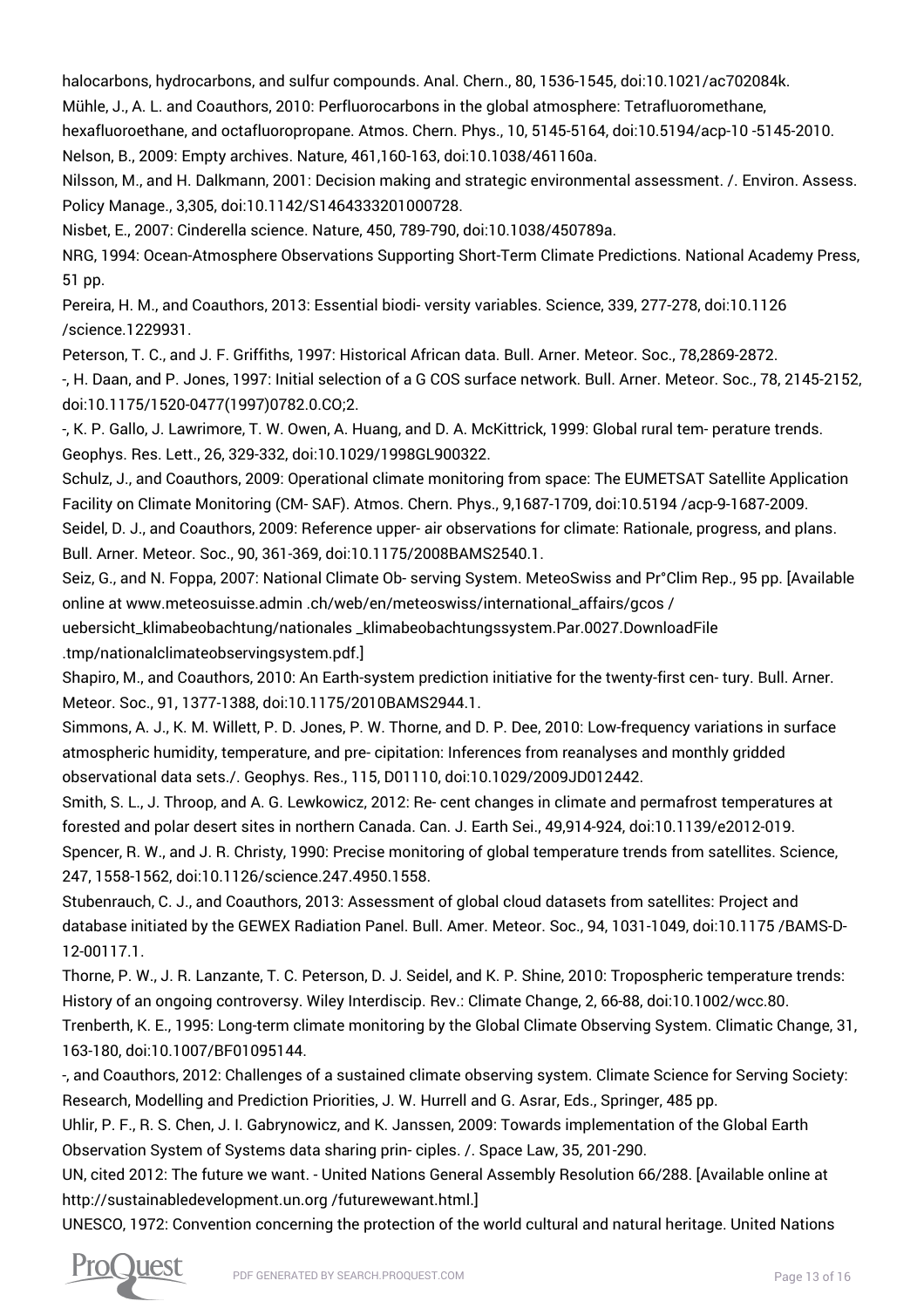Educational, Scientific and Cultural Organ- isation, 17 pp. [Available online at http://whc.unesco .org/archive/convention-en.pdf.]

-, 2012: Framework for ocean observing. Task Team for an Integrated Framework for Sustained Ocean Observing Rep. INF-1284,28 pp, doi:10.5270 /OceanObs09-FOO.

UNFCCC, 2004: Global observing systems for climate. Report of the Conference of the Parties on its ninth session, held at Milan from 1 to 12 December 2003, 20-22 [Available online at http://unfccc.int/resource /docs/cop9/06a01.pdf#page=20.]

-, 2008: Reporting on global observing systems for climate. Report of the Conference of the Parties on its thirteenth session, held in Bali from 3 to 15 December 2007, 17 pp. [Available online at http://unfccc.int /resource/docs/2007/copl3/eng/06a02.pdf#page=l.

WCRP, 2011: Report ofWOAP Workshop on Evaluation of Satellite-Related Global Climate Datasets. WCRP Informal Rep. 33/2011, GCOS-153,44 pp. [Available online at http://wcrp-climate.org/documents /ECV\_Wksp\_WCRP\_Report.pdf.]

WGMS,2008: Global glacier changes: Facts and figures. UNEP World Glacier Monitoring Service Rep., 88 pp. [Available online at www.grid.unep.ch/glaciers /pdfs/glaciers.pdf.]

Widlowski, J.-L., 2010: On the bias of instanta- neous FAPAR estimates in open-canopy forests. Agríe. For. Meteor., 150, 1501-1522, doi:10.1016/j .agrformet.2010.07.011.

Willett, K. M., C. N. Williams Jr., R. J. H. Dunn, P. W. Thorne, S. Bell, M. de Podesta, P. D. Jones, and D. E. Parker, 2013: HadJSDH: an updateable land surface specific humidity product for climate monitoring. Climate Past, 9,657- 677, doi:10.5194/cp-9-657-2013.

WMO, 2009: Better climate information for a better future. WMO Secretariat World Climate Conference-3 Third Announcement, 24 pp.

-, 2011a: Climate knowledge for action: A global framework for climate services, empowering the most vulnerable. World Meteorological Organization Rep. 1065,248 pp. [Available online at www.wmo.int /hltgfcs/downloads/HLT\_book\_full.pdf.]

-, 2011b: Guide to climatological practices. World Meteorological Organization Rep. 100, 117 pp. [Available online at www.wmo.int/pages/prog/wcp /ccl/documents/WMO\_100\_en.pdf.]

-, 2012: WMO Integrated Global Observing System- Final report of the Fifth WMO Workshop on the Impact of Various Observing Systems on Numerical Weather Prediction. WMO Tech. Rep. 2012-1, 25 pp. [Available online at www.wmo.int/pages/prog/www/OSY /Meetings/NWP5\_Sedona2012/Final\_Report.pdf.]

-, 2013: The global climate 2001-2010: A decade of climate extremes. World Meteorological Organiza- tion Rep. 1103, 119 pp. [Available online at http:// library.wmo.int/pmb\_ged/wmo\_l 103\_en.pdf]

Wunsch, C., R. W. Schmitt, and D. J. Baker, 2013: Cli- mate change as an intergenerational problem. Proc. Natl. Acad. Sei. USA, 110, 4435-4436, doi:10.1073 /pnas.1302536110.

Zemp, M., and Coauthors, 2013: Reanalysing glacier mass balance measurement series. Cryosphere, 7, 1227-1245, doi:10.5194/tc-7-1227-2013.

Zhang Y, T. Sachs, C. Li, and J. Boike, 2012. Upscaling methane fluxes from closed chambers to eddy covariance based on a permafrost biogeochemistry integrated model. Global Change Biol., 18, 1428- 1440, doi:10.1111/j.1365- 2486.2011.02587.x.

## AuthorAffiliation

AFFILIATIONS: Bojinski-World Meteorological Organization, Geneva, Switzerland; Verstraete\*-European Commission Joint Research Centre, Ispra, Italy; Peterson-NOAA/National Cli- matic Data Center, Asheville, North Carolina; Richter-Global Climate Observing System Secretariat, World Meteorological Organization, Geneva, Switzerland; Simmons-European Centre for Medium-Range Weather Forecasts, Reading, United Kingdom; Zemp-University of Zurich, Zurich, Switzerland

»CURRENT AFFILIATION: South African National Space Agency, Pretoria, South Africa

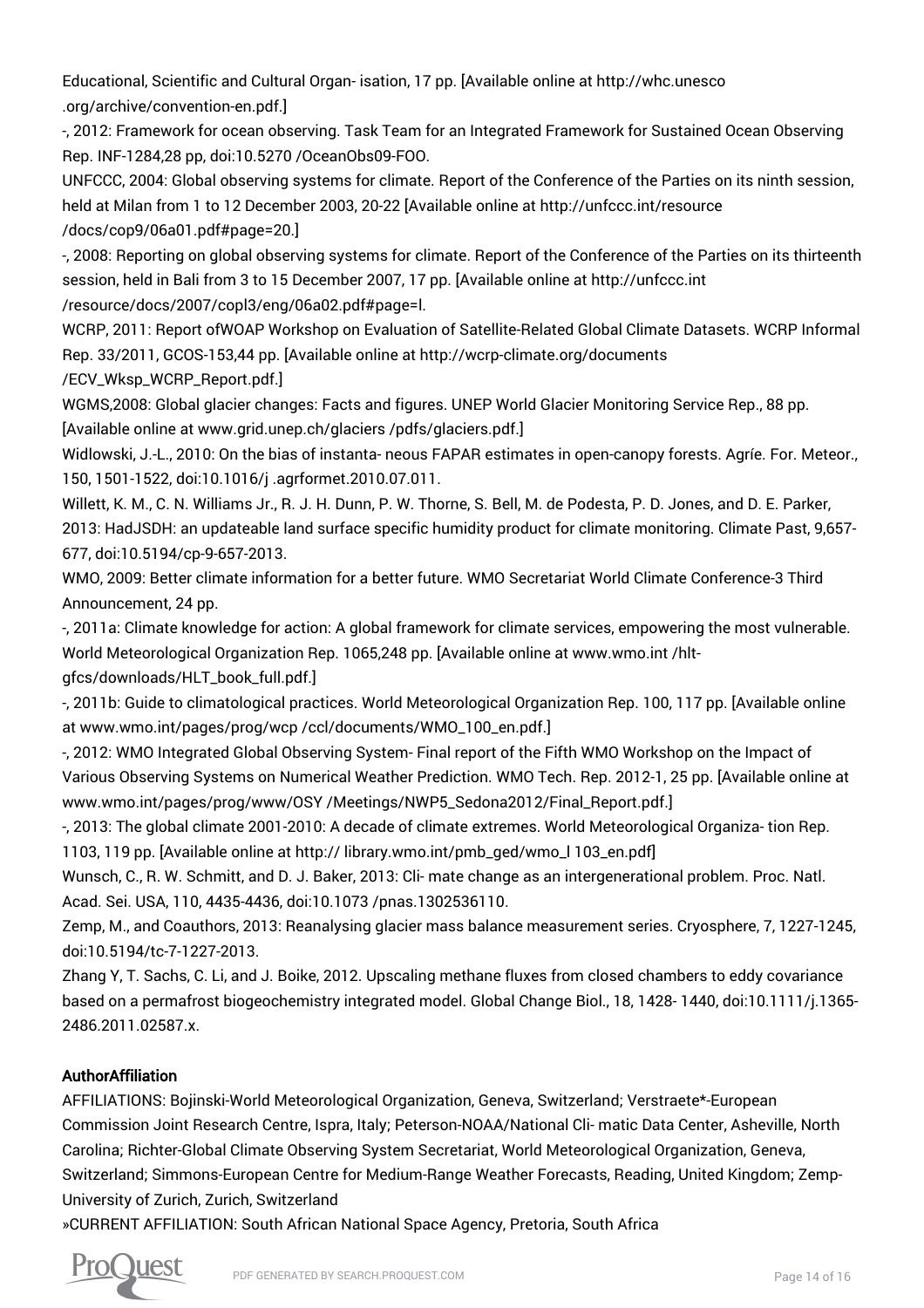CORRESPONDING AUTHOR: Stephan Bojinski, World Meteorological Organization, 7bis Avenue de la Paix, CP 2300, 1211 Geneva 2, Switzerland E-mail: sbojinski@wmo.int The abstract for this article can be found in this issue, following the table of contents. DOLIO.1175/BAMS-D-13-00047.1 In final form 13 January 2014 ©2014 American Meteorological Society

# **DETAILS**

| Subject:                       | Climate change; Meteorology; Reporting requirements; Science; Decision making;<br>Variables |
|--------------------------------|---------------------------------------------------------------------------------------------|
| <b>Publication title:</b>      | Bulletin of the American Meteorological Society; Boston                                     |
| Volume:                        | 95                                                                                          |
| Issue:                         | 9                                                                                           |
| Pages:                         | 1431-1443                                                                                   |
| <b>Number of pages:</b>        | 13                                                                                          |
| <b>Publication year:</b>       | 2014                                                                                        |
| <b>Publication date:</b>       | Sep 2014                                                                                    |
| <b>Publisher:</b>              | American Meteorological Society                                                             |
| Place of publication:          | <b>Boston</b>                                                                               |
| <b>Country of publication:</b> | <b>United States, Boston</b>                                                                |
| <b>Publication subject:</b>    | Meteorology                                                                                 |
| ISSN:                          | 00030007                                                                                    |
| <b>CODEN:</b>                  | <b>BAMIAT</b>                                                                               |
| Source type:                   | <b>Scholarly Journals</b>                                                                   |
| Language of publication:       | English                                                                                     |
| Document type:                 | Feature                                                                                     |
| <b>Document feature:</b>       | <b>Diagrams Tables References</b>                                                           |
| <b>ProQuest document ID:</b>   | 1623476010                                                                                  |